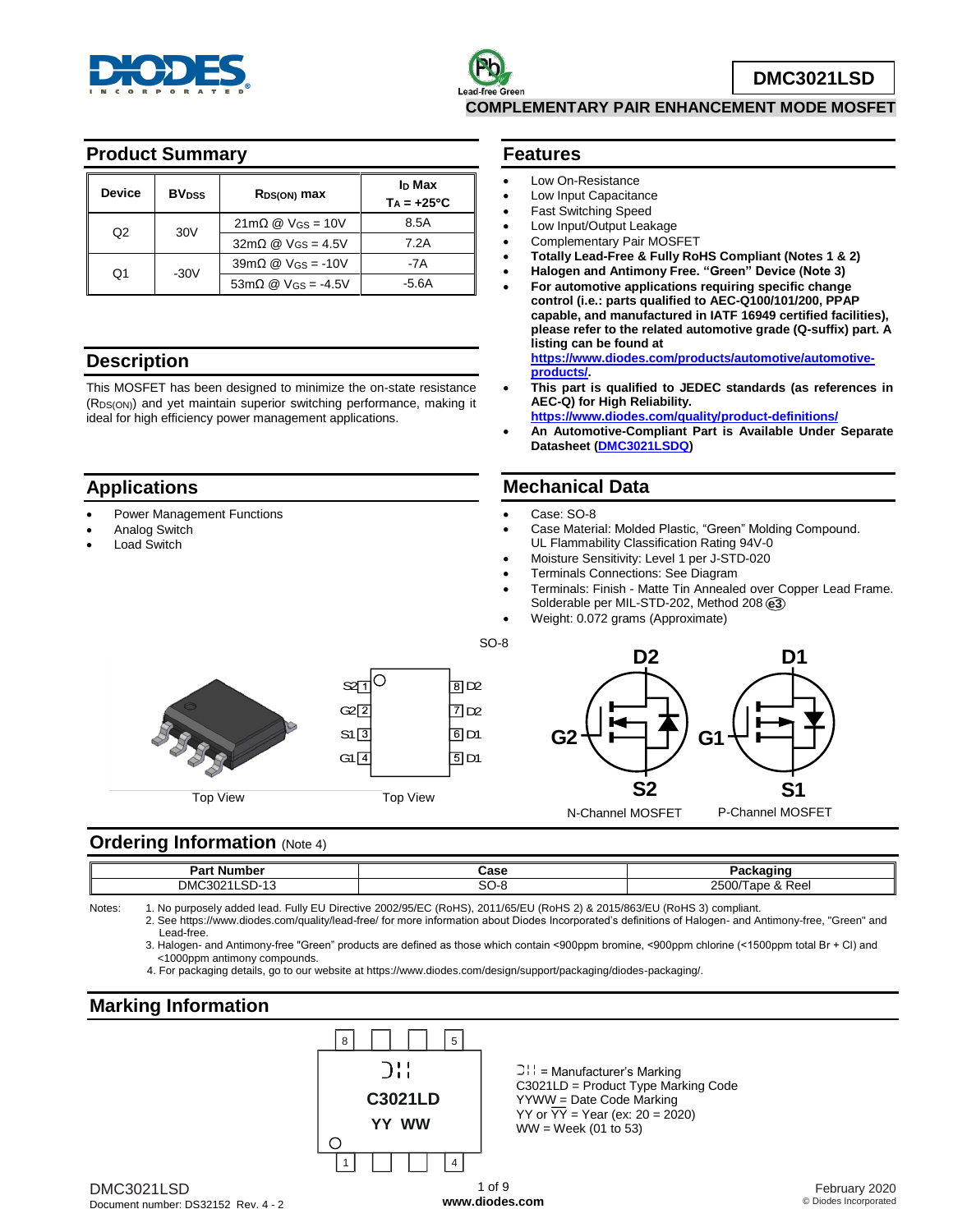

# **Maximum Ratings N-CHANNEL – Q2** (@T<sup>A</sup> = +25°C, unless otherwise specified.)

| <b>Characteristic</b>                                                                                     | Symbol                 | Value | Unit       |   |
|-----------------------------------------------------------------------------------------------------------|------------------------|-------|------------|---|
| Drain-Source Voltage                                                                                      | <b>V<sub>DSS</sub></b> | 30    |            |   |
| Gate-Source Voltage                                                                                       | <b>V<sub>GSS</sub></b> | ±20   |            |   |
| Steady<br>$Ta = +25^{\circ}C$<br>Continuous Drain Current (Note 5)<br><b>State</b><br>$Ta = +85^{\circ}C$ |                        | ID    | 8.5<br>7.1 | А |
| Pulsed Drain Current (Note 6)                                                                             | <b>IDM</b>             | 40    |            |   |

# **Maximum Ratings P-CHANNEL – Q1** (@T<sup>A</sup> = +25°C, unless otherwise specified.)

| <b>Characteristic</b>                                                                                     | Symbol                 | Value | Unit             |  |
|-----------------------------------------------------------------------------------------------------------|------------------------|-------|------------------|--|
| Drain-Source Voltage                                                                                      | <b>V<sub>DSS</sub></b> | -30   |                  |  |
| Gate-Source Voltage                                                                                       | VGSS                   | ±20   |                  |  |
| Steady<br>$Ta = +25^{\circ}C$<br>Continuous Drain Current (Note 5)<br><b>State</b><br>$Ta = +85^{\circ}C$ |                        | ID    | $-7.0$<br>$-4.5$ |  |
| Pulsed Drain Current (Note 6)                                                                             | <b>IDM</b>             | $-30$ |                  |  |

### **Thermal Characteristics** (@T<sup>A</sup> = +25°C, unless otherwise specified.)

| <b>Characteristic</b>                            | Symbol   | Value           | Unit   |
|--------------------------------------------------|----------|-----------------|--------|
| Power Dissipation (Note 5)                       | Pг       | 2.5             | W      |
| Thermal Resistance, Junction to Ambient (Note 5) | Reja     | 50              | °C/W   |
| Operating and Storage Temperature Range          | тյ, Tsтg | $-55$ to $+150$ | $\sim$ |

## **Electrical Characteristics N-CHANNEL – Q2** (@T<sup>A</sup> = +25°C, unless otherwise specified.)

| Characteristic                             | Symbol                      | Min                      | Typ                      | <b>Max</b>                    | Unit      | <b>Test Condition</b>                             |  |
|--------------------------------------------|-----------------------------|--------------------------|--------------------------|-------------------------------|-----------|---------------------------------------------------|--|
| <b>OFF CHARACTERISTICS (Note 7)</b>        |                             |                          |                          |                               |           |                                                   |  |
| Drain-Source Breakdown Voltage             | <b>BV<sub>DSS</sub></b>     | 30                       | $\overline{\phantom{0}}$ |                               | V         | $V_{GS} = 0V$ , $I_D = 250 \mu A$                 |  |
| Zero Gate Voltage Drain Current TJ = +25°C | <b>I</b> pss                | —                        |                          | 1.0                           | μA        | $V_{DS} = 30V$ , $V_{GS} = 0V$                    |  |
| Gate-Source Leakage                        | Igss                        |                          |                          | ±100                          | nA        | $V$ GS = $\pm$ 20V, V <sub>DS</sub> = 0V          |  |
| <b>ON CHARACTERISTICS (Note 7)</b>         |                             |                          |                          |                               |           |                                                   |  |
| Gate Threshold Voltage                     | $V$ GS(TH)                  | 1                        | 1.45                     | 2.1                           | $\vee$    | $V_{DS}$ = $V_{GS}$ , $I_D$ = 250µA               |  |
| Static Drain-Source On-Resistance          |                             |                          | 14                       | 21                            | $m\Omega$ | $V$ GS = 10V, $I_D$ = 7A                          |  |
|                                            | R <sub>DS</sub> (ON)        |                          | 18                       | 32                            |           | $V$ <sub>GS</sub> = 4.5V, $I_D$ = 5.6A            |  |
| <b>Forward Transfer Admittance</b>         | $ Y_{fs} $                  | $\overline{\phantom{0}}$ | 8.1                      |                               | S         | $V_{DS} = 5V$ , $I_D = 7A$                        |  |
| Diode Forward Voltage (Note 7)             | <b>V<sub>SD</sub></b>       |                          | 0.7                      | 1.0                           | V         | $V_{GS} = 0V$ , $I_S = 1A$                        |  |
| <b>DYNAMIC CHARACTERISTICS (Note 8)</b>    |                             |                          |                          |                               |           |                                                   |  |
| Input Capacitance                          | $C$ <sub>iss</sub>          |                          | 767                      | $\overbrace{\phantom{12333}}$ | pF        |                                                   |  |
| <b>Output Capacitance</b>                  | $\mathrm{C}$ <sub>oss</sub> |                          | 110                      |                               | pF        | $V_{DS} = 10V$ , $V_{GS} = 0V$ ,<br>$f = 1.0$ MHz |  |
| Reverse Transfer Capacitance               | C <sub>rss</sub>            | $\overline{\phantom{0}}$ | 105                      |                               | pF        |                                                   |  |
| Gate Resistance                            | R <sub>g</sub>              |                          | 1.4                      |                               | Ω         | $V_{DS} = 0V$ , $V_{GS} = 0V$ , $f = 1MHz$        |  |
| Total Gate Charge (VGS = 4.5V)             | $Q_q$                       | $\overline{\phantom{0}}$ | 7.8                      | $\overline{\phantom{0}}$      | nC        |                                                   |  |
| Total Gate Charge (VGS = 10V)              | $Q_q$                       | $\overline{\phantom{0}}$ | 16.1                     | $\overline{\phantom{0}}$      | nC        |                                                   |  |
| Gate-Source Charge                         | $Q_{gs}$                    | $\overline{\phantom{0}}$ | 1.8                      | $\overline{\phantom{0}}$      | nC        | $V_{DS} = 15V$ . In = 9A                          |  |
| Gate-Drain Charge                          | $Q_{\text{gd}}$             |                          | 2.5                      |                               | nC        |                                                   |  |
| Turn-On Delay Time                         | t <sub>D</sub> (ON)         | $\overline{\phantom{0}}$ | 5.0                      |                               | ns        |                                                   |  |
| Turn-On Rise Time                          | t <sub>R</sub>              |                          | 4.5                      | $\overline{\phantom{0}}$      | ns        | $V_{GS} = 10V$ , $V_{DS} = 15V$ ,                 |  |
| Turn-Off Delay Time                        | ID(OFF)                     |                          | 26.3                     |                               | ns        | $R_G = 6\Omega$ , $I_D = 1A$                      |  |
| <b>Turn-Off Fall Time</b>                  | tF                          |                          | 8.55                     |                               | ns        |                                                   |  |

Notes: 5. Device mounted on FR-4 PCB, with minimum recommended pad layout.

6. Repetitive rating, pulse width limited by junction temperature.

7. Short duration pulse test used to minimize self-heating effect.

8. Guaranteed by design. Not subject to production testing.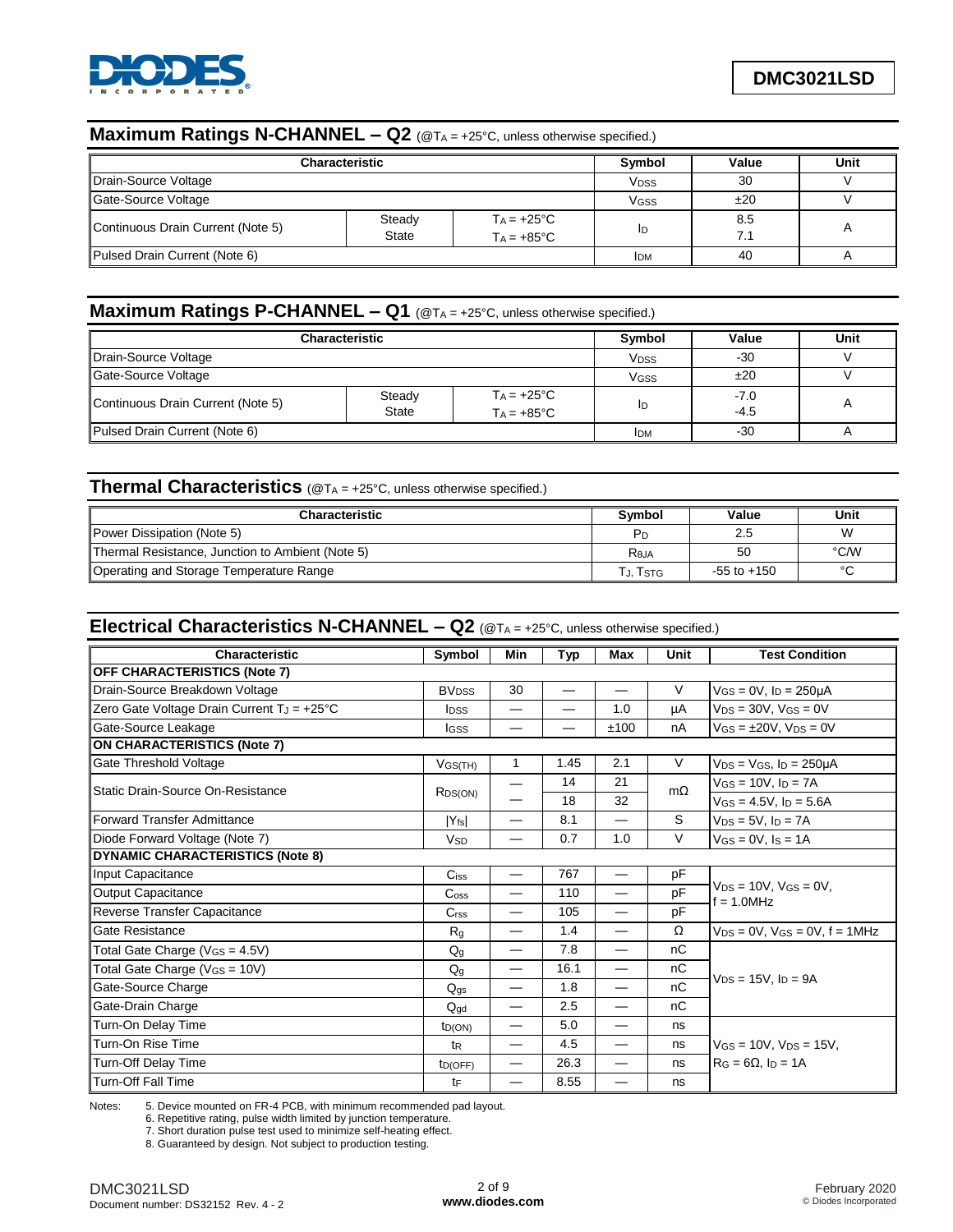

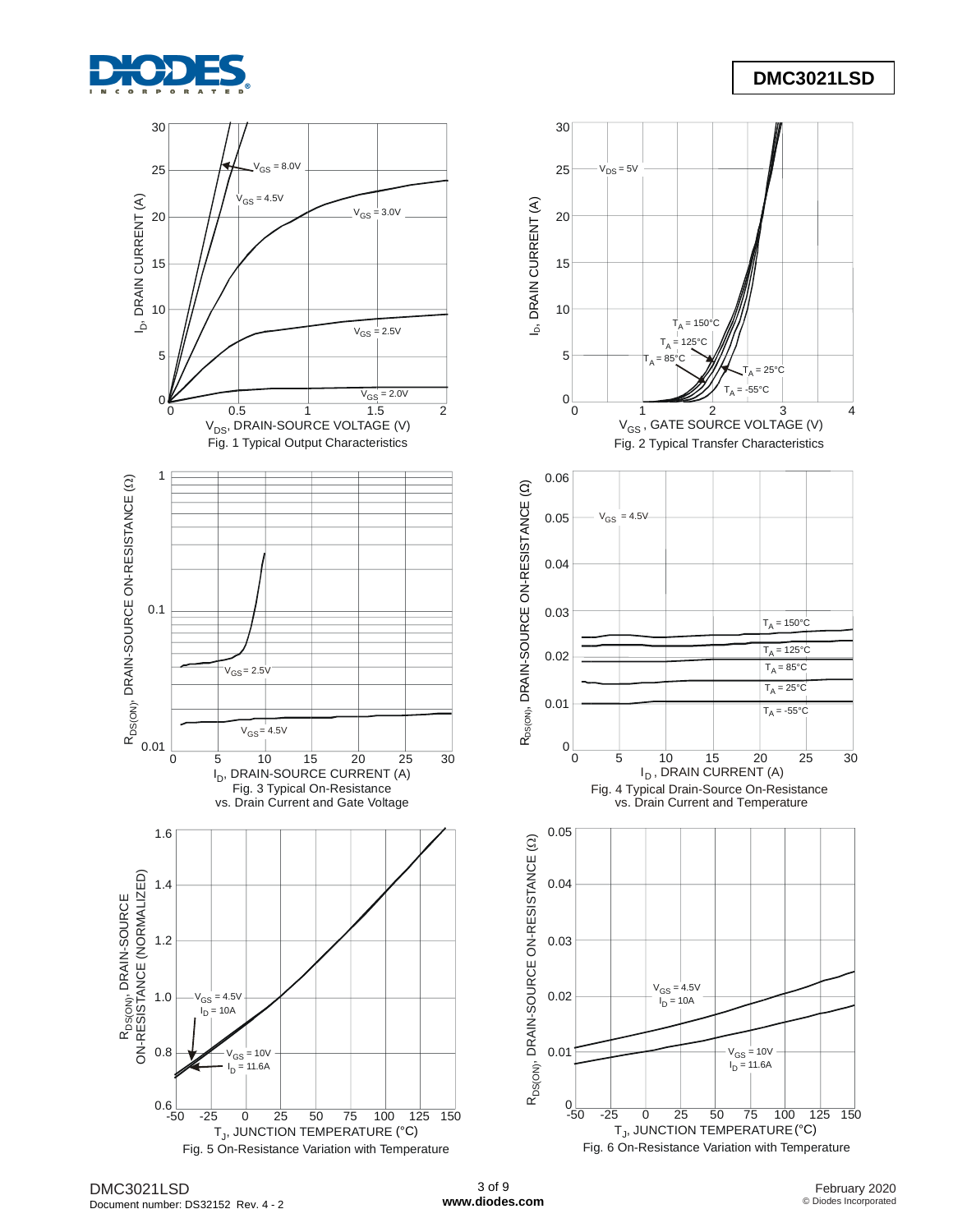



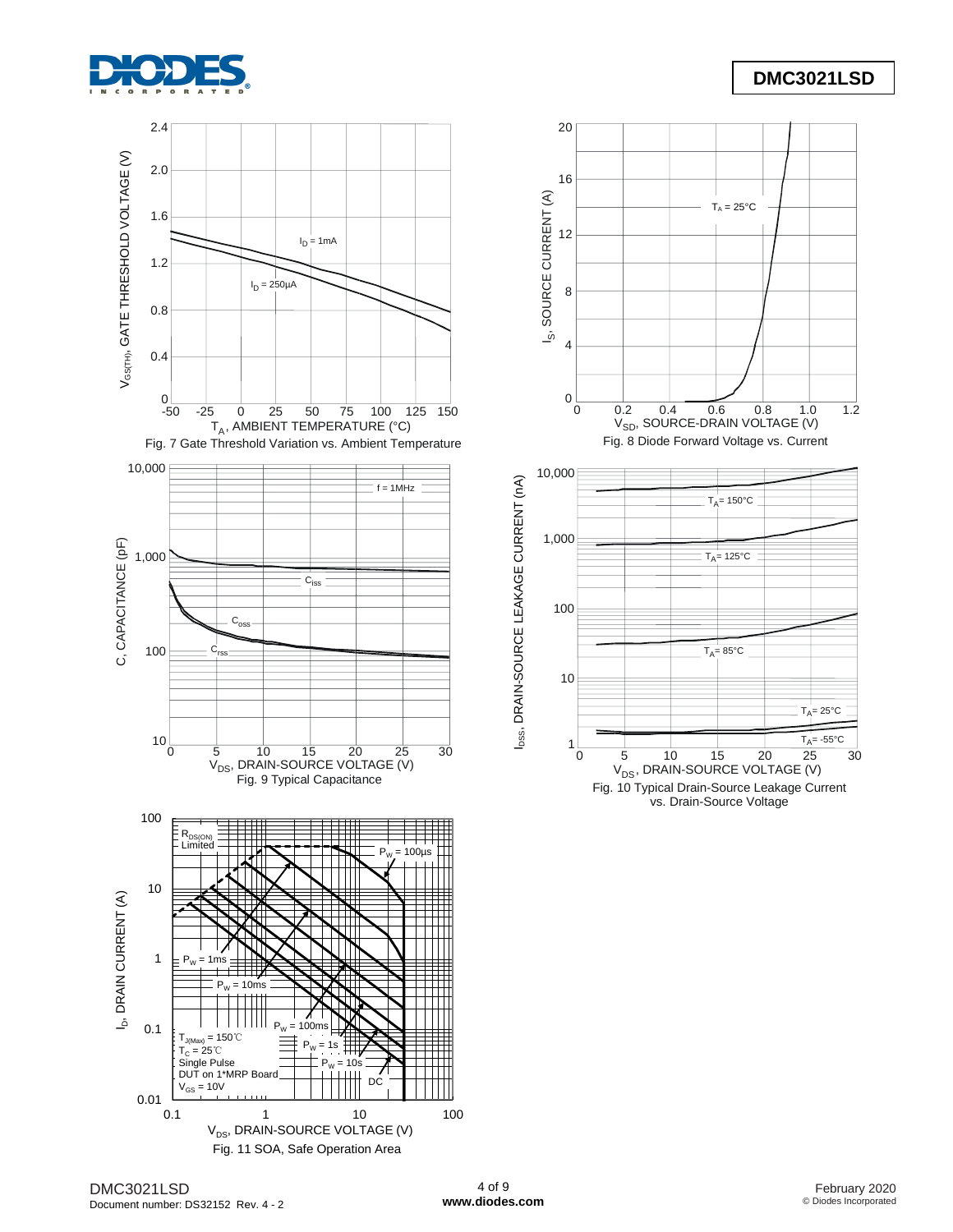

# **Electrical Characteristics P-CHANNEL – Q1** (@T<sup>A</sup> = +25°C, unless otherwise specified.)

| Characteristic                             | Symbol                  | Min                      | <b>Typ</b>     | Max                              | Unit      | <b>Test Condition</b>                                  |
|--------------------------------------------|-------------------------|--------------------------|----------------|----------------------------------|-----------|--------------------------------------------------------|
| <b>OFF CHARACTERISTICS (Note 7)</b>        |                         |                          |                |                                  |           |                                                        |
| Drain-Source Breakdown Voltage             | <b>BV<sub>DSS</sub></b> | $-30$                    |                | $\overbrace{\phantom{12321111}}$ | V         | $V$ <sub>GS</sub> = 0V, $I_D$ = -250 $\mu$ A           |
| Zero Gate Voltage Drain Current TJ = +25°C | I <sub>DSS</sub>        |                          |                | $-1.0$                           | μA        | $V_{DS} = -30V$ , $V_{GS} = 0V$                        |
| Gate-Source Leakage                        | lgss                    |                          |                | ±100                             | nA        | $V$ GS = $\pm$ 20V, V <sub>DS</sub> = 0V               |
| <b>ON CHARACTERISTICS (Note 7)</b>         |                         |                          |                |                                  |           |                                                        |
| Gate Threshold Voltage                     | $V$ GS(TH)              | $-1$                     | $-1.7$         | $-2.2$                           | V         | $V_{DS} = V_{GS}$ , $I_D = -250 \mu A$                 |
| Static Drain-Source On-Resistance          |                         |                          | 30             | 39                               | $m\Omega$ | $V$ <sub>GS</sub> = -10V, $I_D$ = -4.3A                |
|                                            | R <sub>DS</sub> (ON)    |                          | 42             | 53                               |           | $V$ GS = -4.5V, $I_D$ = -3.7A                          |
| Forward Transfer Admittance                | $ Y_{fs} $              |                          | $\overline{7}$ |                                  | S         | $V_{DS} = -5V$ , $I_D = -4.3A$                         |
| Diode Forward Voltage (Note 7)             | <b>V<sub>SD</sub></b>   |                          | $-0.75$        | $-1.0$                           | V         | $V$ <sub>GS</sub> = $0$ V, $I$ <sub>S</sub> = $-1.7$ A |
| <b>DYNAMIC CHARACTERISTICS (Note 8)</b>    |                         |                          |                |                                  |           |                                                        |
| Input Capacitance                          | Ciss                    |                          | 1002           |                                  | pF        |                                                        |
| Output Capacitance                         | $C_{\rm oss}$           |                          | 125            |                                  | pF        | $V_{DS} = -10V$ , $V_{GS} = 0V$ ,<br>$f = 1.0$ MHz     |
| Reverse Transfer Capacitance               | C <sub>rss</sub>        |                          | 118            |                                  | pF        |                                                        |
| Gate Resistance                            | $R_{q}$                 | —                        | 13             | $\overline{\phantom{0}}$         | Ω         | $V_{DS} = 0V$ , $V_{GS} = 0V$ , $f = 1MHz$             |
| Total Gate Charge ( $V_{GS} = -4.5V$ )     | $Q_q$                   |                          | 10.1           |                                  | nC        |                                                        |
| Total Gate Charge ( $V_{GS} = -10V$ )      | $Q_{q}$                 |                          | 21.1           |                                  | nC        |                                                        |
| Gate-Source Charge                         | $Q_{\text{qs}}$         | —                        | 2.8            |                                  | nC        | $V_{DS} = -15V$ . I <sub>D</sub> = $-6A$               |
| Gate-Drain Charge                          | $Q_{\text{qd}}$         | $\overline{\phantom{0}}$ | 3.2            |                                  | nC        |                                                        |
| Turn-On Delay Time                         | $t_{D(ON)}$             | —                        | 10.1           |                                  | ns        |                                                        |
| Turn-On Rise Time                          | t <sub>R</sub>          |                          | 6.5            |                                  | ns        | $V$ GS = -10V, $V_{DS}$ = -15V,                        |
| Turn-Off Delay Time                        | ID(OFF)                 |                          | 50.1           |                                  | ns        | $RG = 6\Omega$ . ID = -1A                              |
| Turn-Off Fall Time                         | tF                      |                          | 22.2           |                                  | ns        |                                                        |

Notes: 7. Short duration pulse test used to minimize self-heating effect.

8. Guaranteed by design. Not subject to production testing.



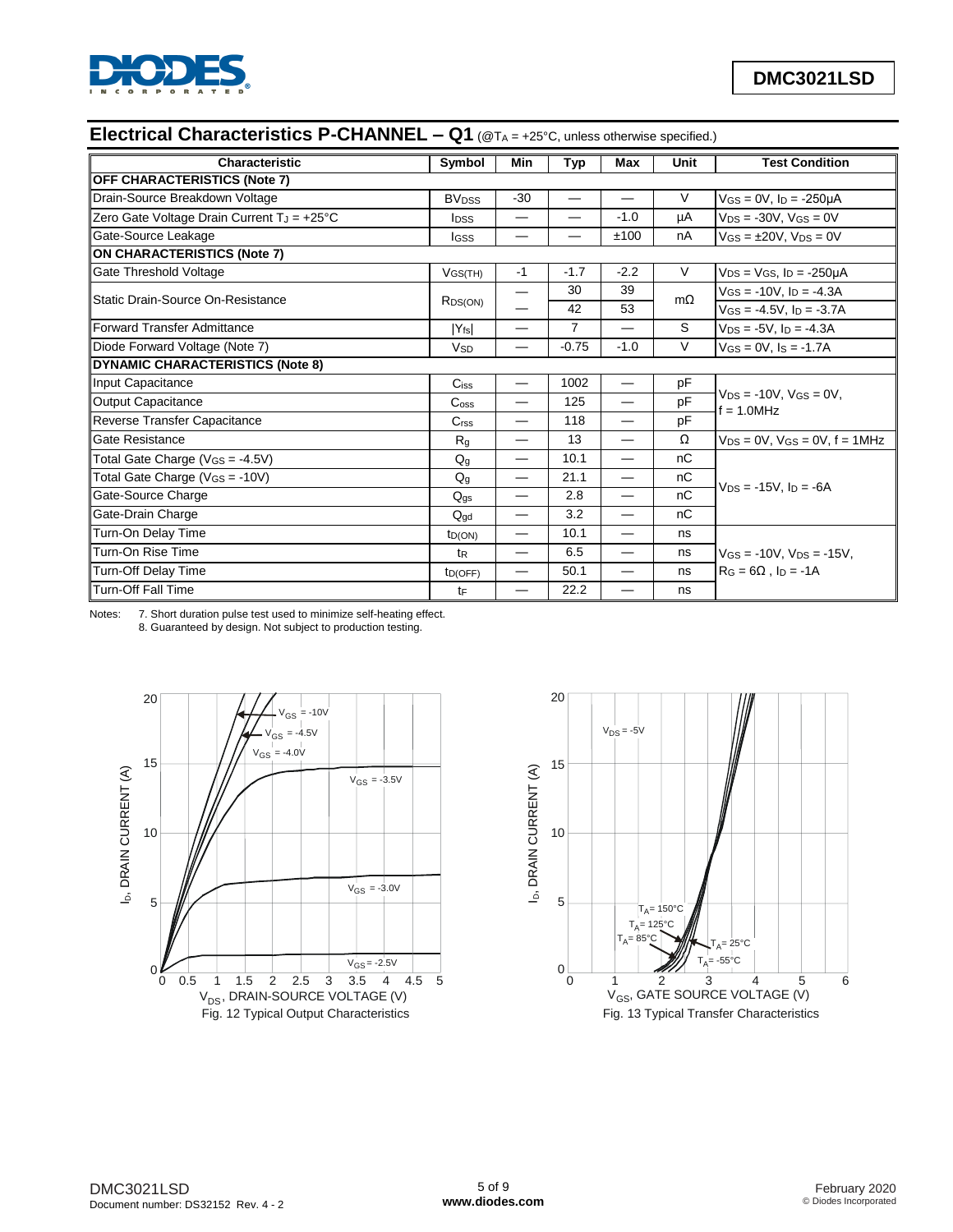

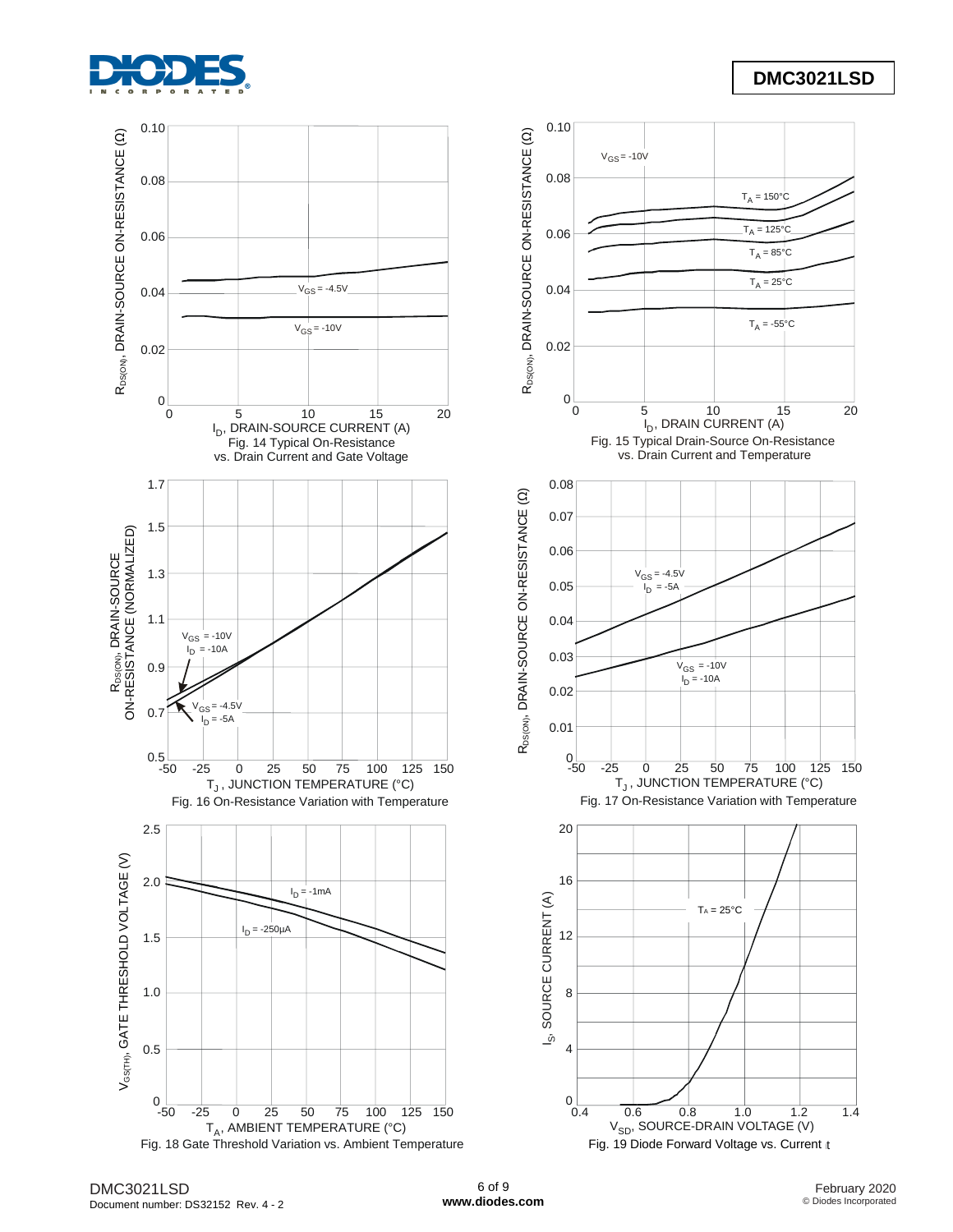

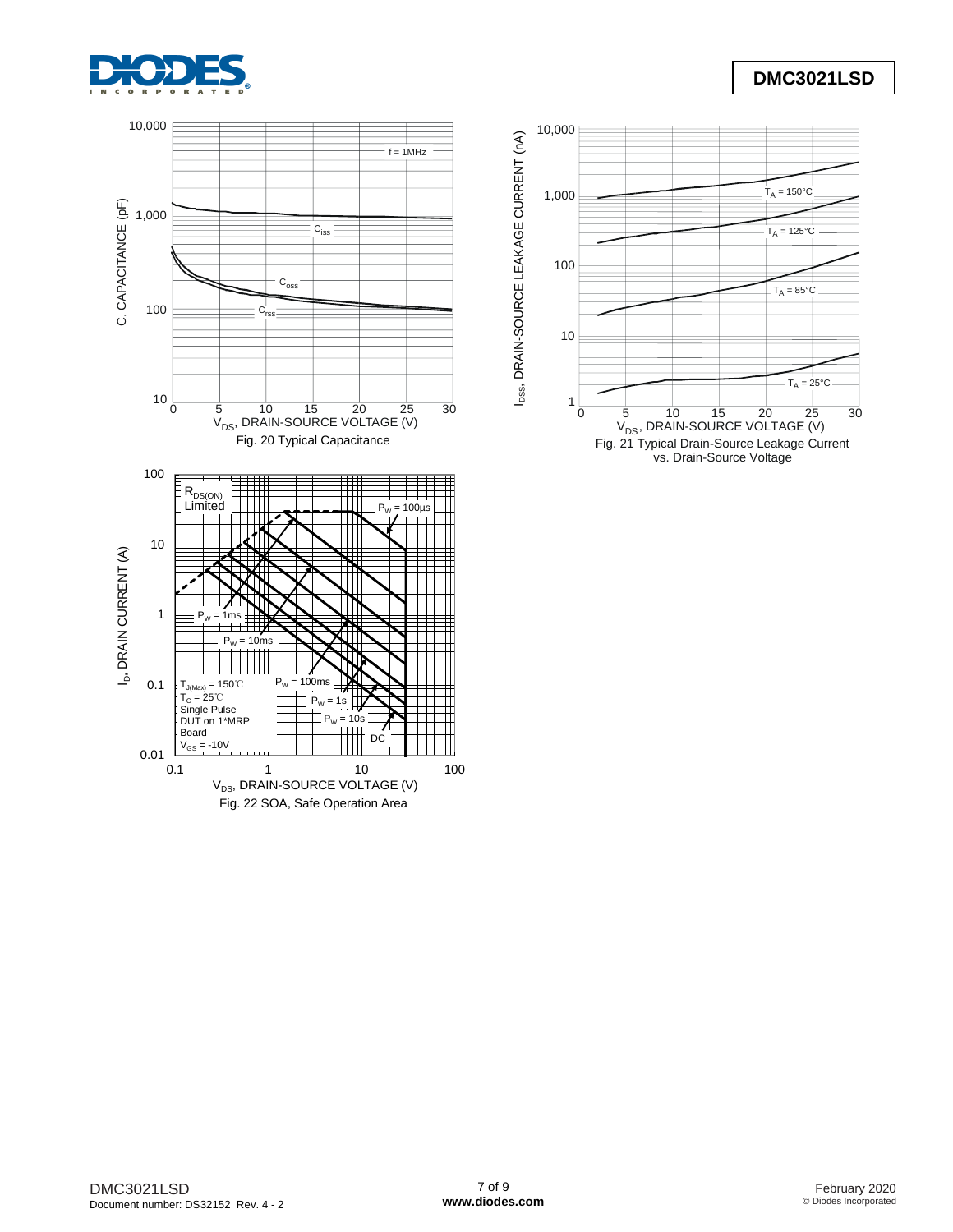

## **Package Outline Dimensions**

Please see http://www.diodes.com/package-outlines.html for the latest version.



| $SO-8$         |                          |      |      |  |  |  |  |
|----------------|--------------------------|------|------|--|--|--|--|
| Dim            | Min<br>Max<br><b>Typ</b> |      |      |  |  |  |  |
| A              | 1.40                     | 1.50 | 1.45 |  |  |  |  |
| A <sub>1</sub> | 0.10                     | 0.20 | 0.15 |  |  |  |  |
| b              | 0.30                     | 0.50 | 0.40 |  |  |  |  |
| C              | 0.15                     | 0.25 | 0.20 |  |  |  |  |
| D              | 4.85                     | 4.95 | 4.90 |  |  |  |  |
| Е              | 5.90                     | 6.10 | 6.00 |  |  |  |  |
| E1             | 3.80                     | 3.90 | 3.85 |  |  |  |  |
| E0             | 3.85                     | 3.95 | 3.90 |  |  |  |  |
| е              |                          |      | 1.27 |  |  |  |  |
| h              |                          |      | 0.35 |  |  |  |  |
| L              | 0.62                     | 0.82 | 0.72 |  |  |  |  |
| Q              | 0.60                     | 0.70 | 0.65 |  |  |  |  |
| nensions       |                          |      |      |  |  |  |  |

# **Suggested Pad Layout**

Please see http://www.diodes.com/package-outlines.html for the latest version.



**SO-8**

**SO-8**

|                | Dimensions   Value (in mm) |
|----------------|----------------------------|
|                | 1.27                       |
|                | 0.802                      |
| X <sub>1</sub> | 4.612                      |
|                | 1.505                      |
|                | 6.50                       |